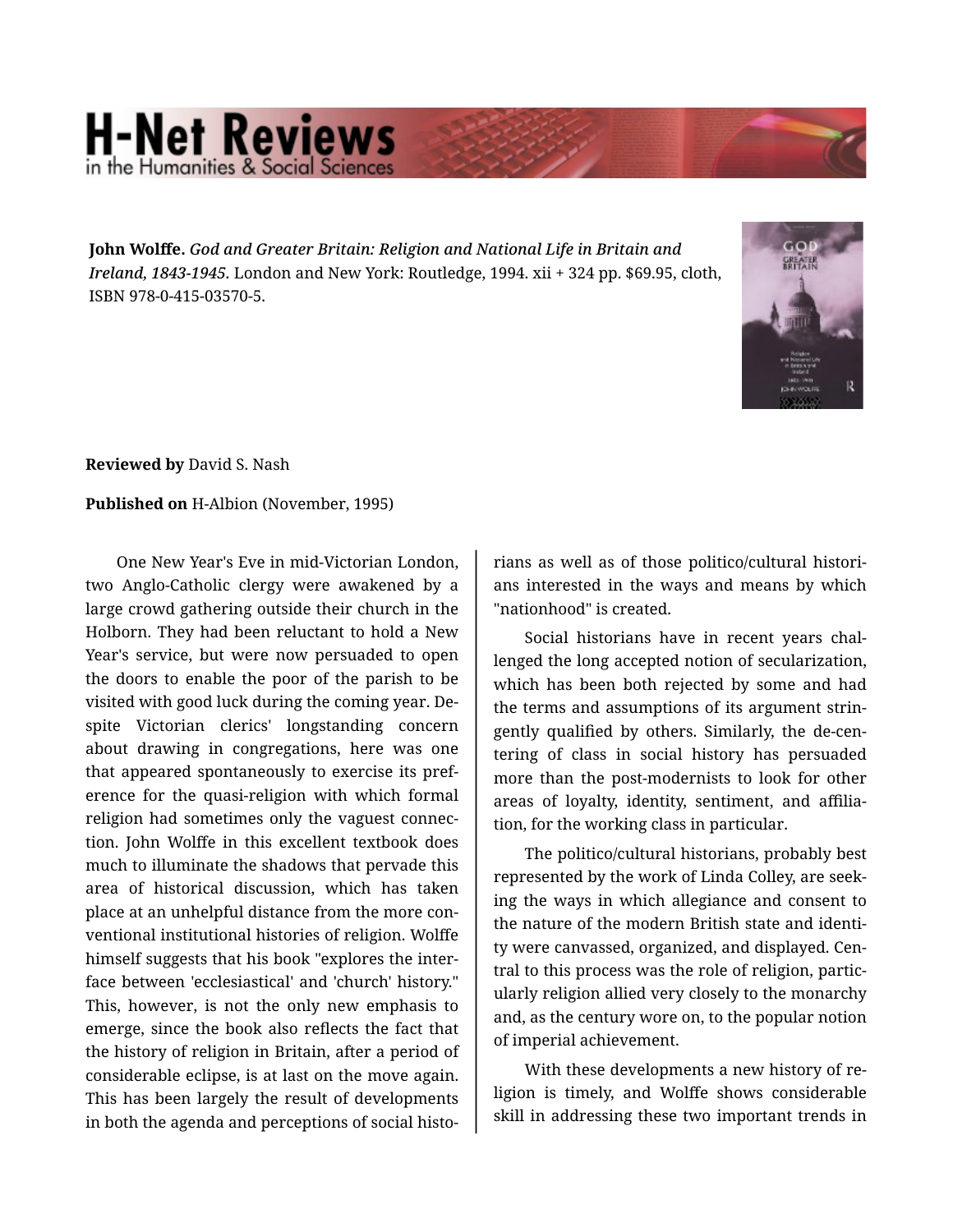historiography without losing the sense of a com‐ prehensive textbook coverage that the history of religion has long craved. In some respects his debt to the work of Linda Colley is rather more than historiographical. The writing is at times fluid and evocative and represents an attempt to get gen‐ uinely inside the skin of the subject without sacri‐ ficing detail or objectivity. Examples are produced and worked through in a thorough and illuminat‐ ing manner and many are juxtaposed to produce telling chronological analogies. Like Colley, Wolffe is not afraid of using the architectural and pictori‐ al legacy of "British" culture to demonstrate the finer points of his analysis. In some respects these are traits that we can expect to see more of in this generation of historians, as centrally important social and political institutions of the past and present are unpacked and examined critically.

The preface effectively declares the book's manifesto. Wolffe resurrects the term "Greater Britain," which "was originally used to refer to im‐ perial possessions on a global scale," but is here used "with ironically evocative intent to point up the cultural and political prominence of the con‐ cept of 'Britain' in these islands" (p. x). Wolffe pos‐ sibly overstates the case here, since the phrase it‐ self was used by contemporaries without any trace of irony and unencumbered by more mod‐ ern conceptions of embarrassment which attach themselves to the British national self-image. However, the book itself successfully avoids the pitfalls of the hindsight that goes with imperial decline and can appear to render such imagined institutions anachronistic.

The first chapter - "Religion and Nationhood in Modern Britain" -sets the scene and outlines the definitions that the book is anxious to work with. Wolffe is eager to look at the meaning of participation but not to adhere to glib deterministic explanations. For him, "Such participation would mean different things to different people at differ‐ ent times, and it should not be assumed without careful investigation that non-involvement in or‐

ganized religion implied a lack of personal belief" (p. 3). He also notes that religion became less a matter of adherence to institutions and more a matter of personal conviction. In recognizing the new agenda of social history, he rightly asserts that Marxists are now more ready to concede the power of religion as a motivating factor in indi‐ vidual's structuration of reality and its existence as an independent cultural force. The historio‐ graphical question of nationhood has likewise, ar‐ gues Wolffe, moved debates about religion away from the Thompson/Halevy "British industrializa‐ tion as trauma" thesis to one that considers the later period, where religion should be viewed in the light of "nationalism in Europe, territorial fragmentation and socio-political upheaval."

Religious stability represented by the Church of England was seen to be an essential part of the British identity that safeguarded its international hegemony. Rather deftly, Wolffe identifies the no‐ tion of religious perceptions emanating from na‐ tional ones through his identification of the Durkheimian analysis of religion as a system of symbols. Such symbols, it is demonstrated, can co‐ alesce around ritual associated with national character and identity such as Trooping the Colours, the opening of Parliament, school speech days, and Christmas lunch.

The use of such symbols invites consideration of "quasi-religion" -rituals and practices that give society its cohesion. At some points this definition has to do a great deal of work, something Wolffe does admit to. Clearly on occasions this can stand in for religion, just as often it acts as an impercep‐ tible extension of it (as in Wolffe's detailed and ex‐ cellent description of the ritual surrounding Re‐ membrance Day, with its invocation of sacrifice, redemption, and attachment to imperial brother‐ hood--as well as the desperation of the clergy in trying to bring such diffusive feelings under the umbrella of official Christianity). Indeed, the iden‐ tification of nationalism with religion is taken a stage further and the two become interchange‐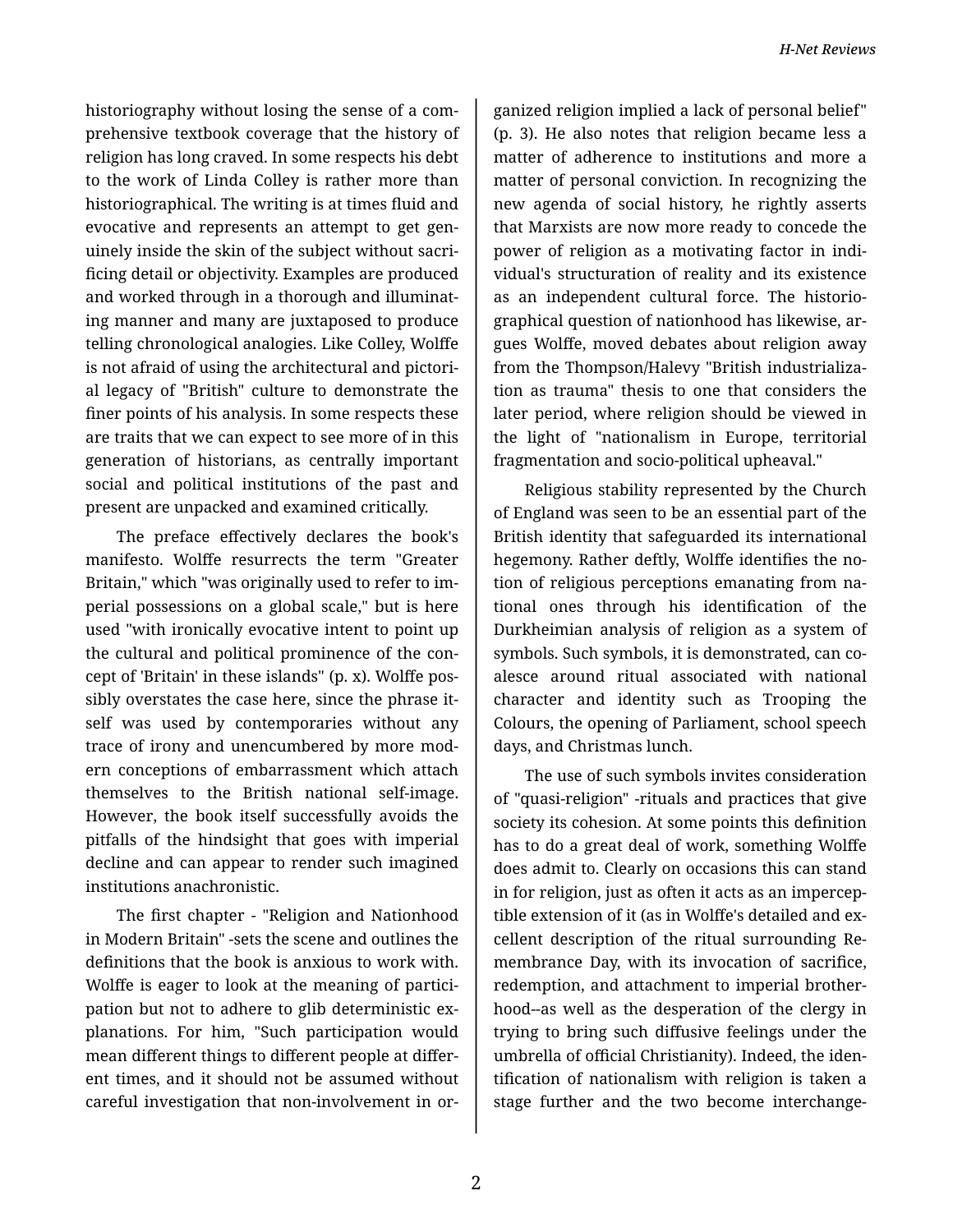able. He suggests that "Nationalism indeed has re‐ cently been identified as manifesting all the func‐ tional dimensions that can be attributed to reli‐ gion, namely ritual, myth, experience, ethical im‐ plications, doctrine, organization, and material statements in art and architecture" (p. 17).

Wolffe also examines the construction role and purpose of the informal or unofficial religion that is familiar to social historians. Citing in this chapter the example of the Irish who transported turf and sticks across Ireland as a protection against cholera, Wolffe declares that "One per‐ son's credulity or superstition could be a central part of another's religion" (pp. 10-11). This exam‐ ple is not as helpful as it might be, because it serves to indicate backwardness and geographical remoteness. The invocations of providentialism on the "British" mainland itself when confronted with cholera perhaps provide a more intriguing example that demonstrates the greater complexi‐ ty of the "official" versus "unofficial" dichotomy.

Attached to both of the preceding conceptual definitions is a consideration of the meaning of national identity and the religious aspects that gathered around this - "... for most inhabitants of England in the nineteenth century as at the present day, a sense of being simultaneously 'Eng‐ lish and British' presented few practical prob‐ lems." In Scotland and Wales and above all in Ire‐ land, the question of whether to identify primari‐ ly with the smaller national entity or with the allencompassing 'British' state was a much more acute and divisive one. Indeed on occasions it could clash stridently. Wolffe quotes the anti-Catholic leader Hugh McNeile -"we cannot allow our spirituality as Christians entirely to supersede our patriotism as Britons" - indicating how far the growing religion of nationalism had progressed during this period (p. 18).

A chapter on the formation of Victorian reli‐ gion presents an account of the rise of the various denominations and their relative status. However, to demonstrate the developments unique to the

age, Wolffe examines Evangelicalism and Catholi‐ cism as the two most dynamic trends within offi‐ cial Christianity. Whilst pursuing this argument he is always careful to reiterate the established history of religion during the period. Similarly, the accounts contain helpful definitions, which are useful to the student as well as reminding the established scholar of the ground being covered. In particular the definition of evangelicalism as "a mode of thinking and acting" is particularly use‐ ful as a means of dissuading scholars from a nar‐ row sectarian/institutional focus in their study of this phenomenon. The verdict on evangelicalism is that it was "... a dynamic and broadly based reli‐ gious force, combining spiritual energy, institu‐ tional diversity and cultural sensitivity. Arguably it was now passing the peak of its influence, but its impact on the lasting framework of British and Irish religious and social life was unmistakable" (p. 30).

Wolffe suggests that Catholicism in urban Britain owed a great deal to the need to find a focus for communal identities - an analysis that has recently been qualified by Stephen Fielding. Whilst Wolffe's geography of Catholicism is gener‐ ally sound, his suggestion that there were hardly any Catholics in the southwest is perhaps an over‐ statement (p. 31). Catholicism was seen as a fun‐ damental challenge to the sanctity of the British state - an impression enhanced by the increasing identification of Catholicism with the Irish. The perception of a revived more dangerous and vi‐ brant Catholicism (the so-called Second Spring) during the first half of the nineteenth century should be considered a parallel development to the evangelical revival - a suggestion that rein‐ forces the "thinking and acting" analysis. Catholi‐ cism believed it could carry all before it, and this was itself a spur to evangelical Protestants to re‐ double their efforts.

Nonetheless Catholicism and Evangelicalism had much in common, both providing "a powerful stimulus to the defining and strengthening of

3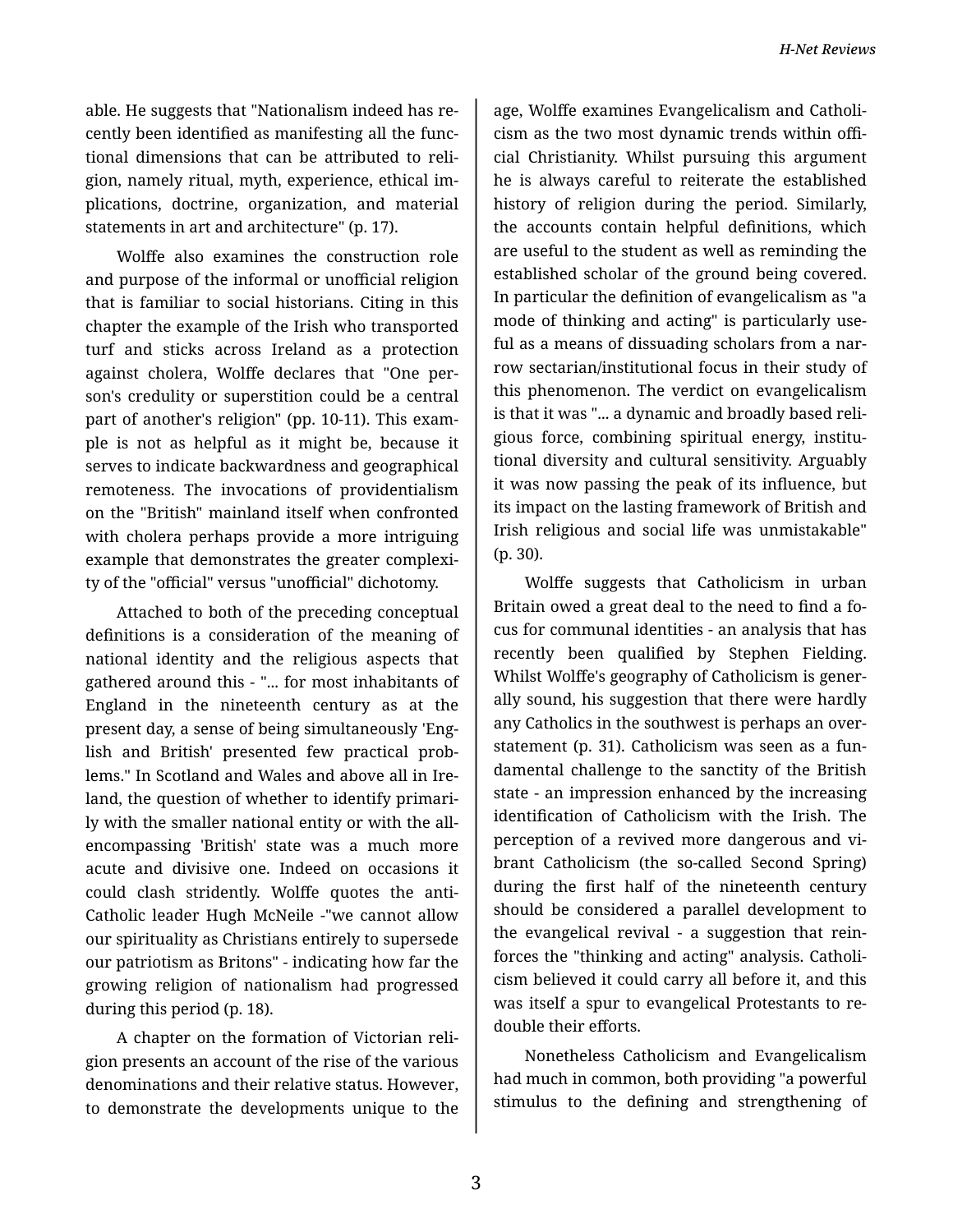community, both at a local and national level." Evangelicalism contributed to the articulation of Scottish and Welsh identities which sought to su‐ perimpose themselves over the "British" identity (p. 42). This resistance was against the notion of an anglicized established church in partnership with an anglicized civil society, which sought to level out national differences at the Celtic fringe. The health of an increasingly "British" society was seen as dependent on securing its Protestant set‐ tlement. Wolffe quotes the Duke of Newcastle as indicative of hysterical concern that constitution‐ al change was emphatically tied up with the Act of Emancipation. This is contrasted with the views thirty years later of Arnold, who believed that the established church should be doctrinally flexible enough to encompass all the English, allowing church to seamlessly merge with state.

Consideration of the idea of official religion brings into stark relief the difference between the aspirations of clergy and hierarchy in all denomi‐ nations of Victorian religion and their potential congregations. As Wolffe suggests, "In evaluating the role of organized religion in local communi‐ ties it is important to recognize the implications of the claims of the Church of England (in Wales and Ireland as well as England), the Church of Scot‐ land and the Free Church of Scotland to be truly national churches with a role in every community in the country. The fact that at times such claims looked very unrealistic did not stop them being made" (p. 53). However, there was a national di‐ versity in this, since Scotland, for example, showed a higher level of participation in church government by lay members than in England- leading to this facet alone being a distinctive badge of Scottish identity. Similarly, the absence of a lay parliament equally served to invest the General Assembly of the Church of Scotland with localized national identity.

Whilst established denominations did their best to adapt to the changing climate of Victorian Britain, the newer religious bodies that were di‐

rect products of the nineteenth century found problems in penetrating communities where so‐ cial structures already existed. In assessing the success or failure of official religion, the book is still prepared to use the religious census of 1851 as a useful indicator of religious adherence, de‐ spite its inherent problems . When taken together with other sources, Wolffe argues, it suggests that religious adherence throughout Britain as a whole remained relatively constant between the late Vic‐ torian period and the Second World War. When subdivided, it appears that Scottish adherence even rose. Ireland, however, is an extreme exam‐ ple of official religion linked with social structure and identity. Catholics were less numerous in the nineteenth century due to the effects of the postfamine social structure. Ireland's religious typog‐ raphy, as the twentieth century progressed, has come to resemble the political division between the north and the Free State. Wolffe concludes that official religion was strongest numerically when it was linked into a wider system of cultural values.

The discussion of "unofficial" religion is seen less as a competitive element working against offi‐ cial "religion" and more as a uniquely constructed mentality that accepted or rejected facets of the religious life as they appeared to the individual - "The widespread indifference that surrounded the institutional churches is best understood not so much as a rejection of religion in the broadest sense, but as a loss of familiar points of reference and a reluctance to identify with unfamiliar struc‐ tures, especially when these were associated with varying degrees of social exclusiveness" (p. 83). The conventional churches' response to this wave of unofficial religion was to pour resources into neighbourhoods to counteract the tendency.

Whilst the dramatic missionary work of Moody and Sankey and the Catholic Redemp‐ torists tends to grab the headlines, there was a more widespread lay ethic of involvement in low‐ er key missionary work such as tract distribution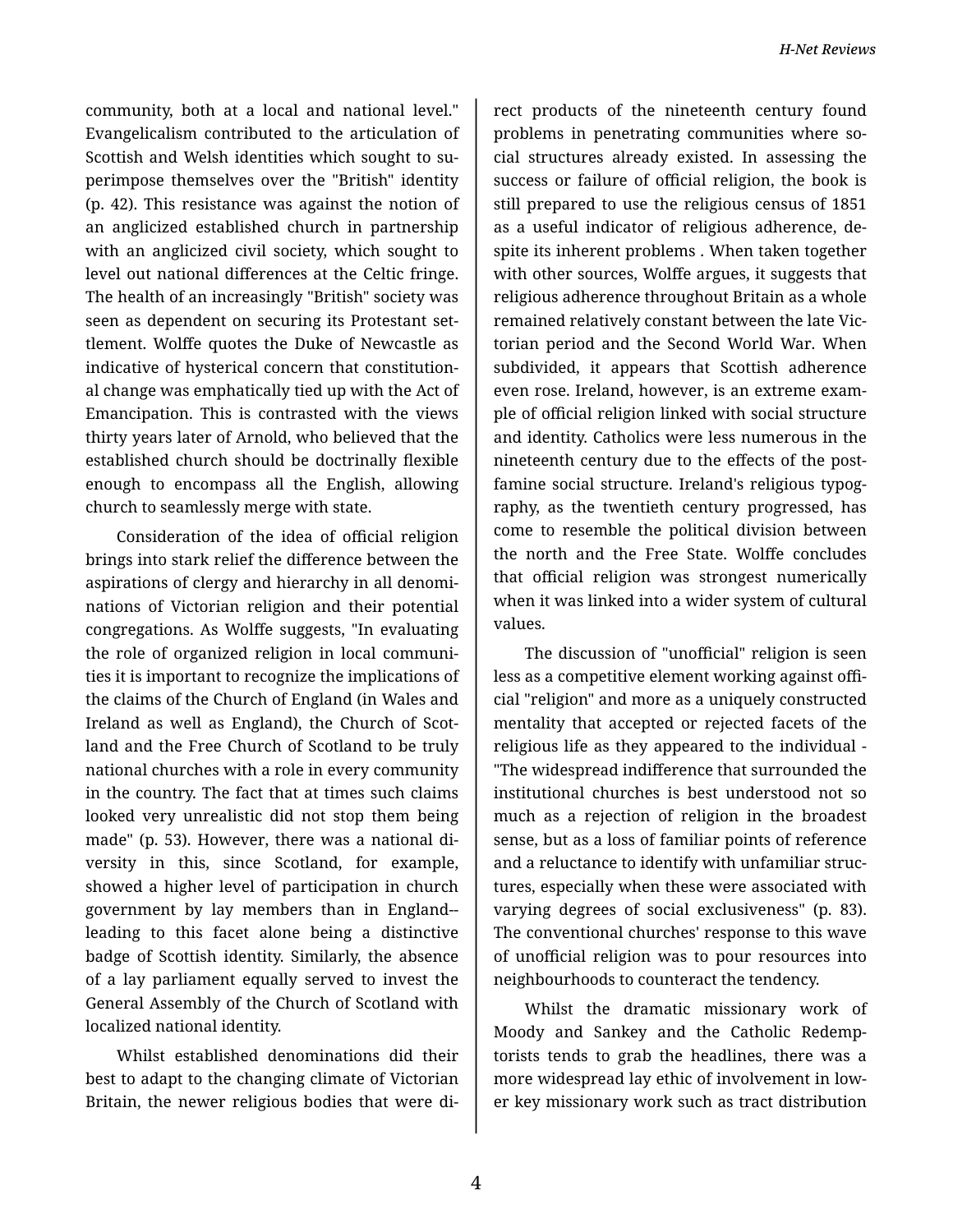and the relief of more material distress. This was backed up by burgeoning educational and leisure opportunities associated with religious institu‐ tions, which became such a central part of the mid-late Victorian community throughout Britain. Taking official and unofficial religion together, Wolffe estimates that by 1900 the British people were closer to Christian orthodoxy then they had been in their history. Whilst not really in the scope of the work, Wolffe's dismissal of secular‐ ism as not motivating whole communities is in danger of undermining the notion of "unofficial" religion he has established. This relies on the indi‐ vidual's interaction with spirituality and the envi‐ ronment to produce multifarious practices that come under the umbrella of religion. Moreover, one of Wolffe's leading conclusions is that the twentieth century has seen religion develop mani‐ festly away from a communal dimension yet re‐ main recognizably intact.

The discussion under the title "Religion and Nationhood in 1850" analyzes the competing ten‐ dencies that served to draw together a "British" identity which at times competed with, and at times co-existed with, a devolved national one. Occasionally individual actions could be a rejec‐ tion of the former and an embrace of the latter. Thus Chalmers' leadership of the Scottish Disrup‐ tion becomes both a nationalist protest against an anglicized church which was abusing its patron‐ age and "an endeavour to create a true, godly commonwealth... [which] had the potential to feed into cultural currents that flowed well be‐ yond the specific evangelical context enunciated by Chalmers" (p. 102). However, the coalition be‐ tween religious and cultural/national concerns could not be taken for granted, and Wolffe useful‐ ly reminds us that the tension between them led to a breach between Young Irelanders and the Catholic Church in the 1840s over the precise na‐ ture of the Home Rule settlement.

The Disruption, the Monster meetings to cam‐ paign for Home Rule, and the parliamentary in‐

vestigation of Welsh education are skillfully inter‐ twined through narrative to assess the state of re‐ ligion in 1850 in the Celtic fringe nations and their respective relationships with the centre. Wolffe successfully paints a picture of these peripheries asserting religion as a core component of identi‐ ties manifestly at odds with the centre, which sought to speak and legislate for these areas. He further argues that such differences were sub‐ merged in a popular Protestantism that was regu‐ larly fed by Catholic scares of one kind or another - such as the restoration of the English hierarchy in 1850. Whilst this is convincing, Wolffe perhaps does not do enough to distinguish between the rhetoric of the pulpit and the rhetoric of the street.

In his consideration of the disestablishment question, Wolffe rightly reminds readers that a considerable leap of imagination is required to understand the gripping importance of disestab‐ lishment as an issue to contemporaries. Three pe‐ riods of change in the relationship between reli‐ gion and politics are suggested - the reform period of the 1820s followed by a generation during which little change took place, and lastly a period of renewed reform from the 1860s, during which church rates were abolished, the Irish Church dis‐ established, and the first attempts to remove edu‐ cation from religious control were instituted. Non‐ conformists saw themselves as leveling down the Church of England rather than seeking to gain state money for themselves. This stance reached its zenith in the creation of the Liberal conscience under Gladstone and the moralism that spilled over from his Midlothian campaign. This however is juxtaposed with a close examination of the Primrose League and its connection of Empire and Sovereign to "Religion...of a generalized kind," which, Wolffe suggests, even appealed over the heads of Nonconformists to a significant Catholic minority. At a cultural level, though, Non‐ conformists, suggests Wolffe, were able to draw upon the legacy of Puritanism that encompassed Bunyan and forbearance. This, however, was in a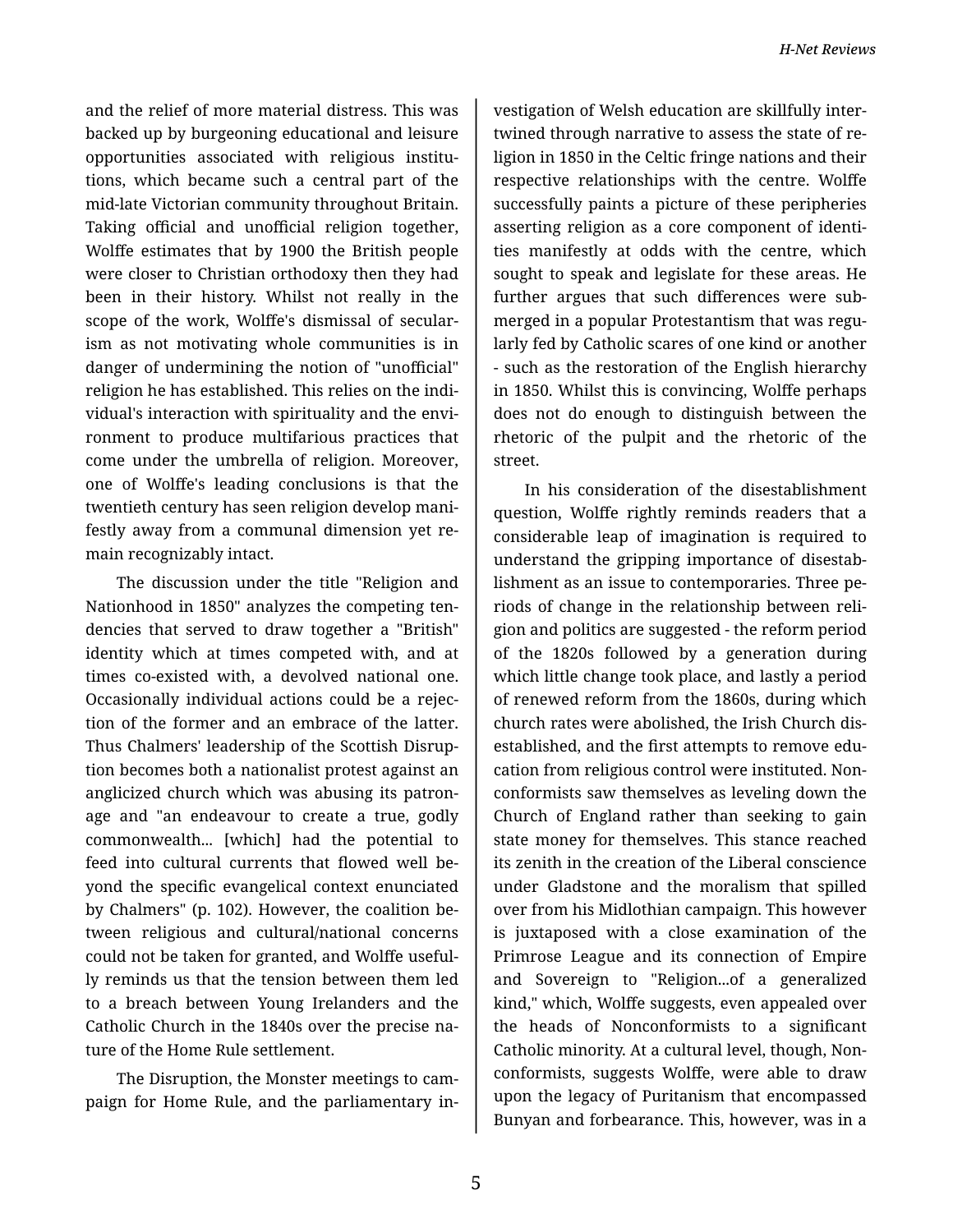process of dissolution in the political sphere as a result of Gladstone's death. The connection be‐ tween socialism and politics is graphically illus‐ trated by a quote from Stanley Baldwin suggesting that the Labour Party in 1926 contained "many men who fifty years ago would inevitably have gone into the Christian ministry." However, Wolffe's assertion that Morris is a good example of the religion of socialism needs considerable qualification, since it overstates the religious as‐ pect of the term.

In considering the political nature of religion in Ireland, the book warns against polarizing the issues with the benefit of hindsight. The two sides of the argument were less homogenous than they have been painted, their own perceptions of the connection between religion and politics largely unresolved, and their acceptance of majority or minority status by no means a foregone conclu‐ sion. It was the work of Pearce, who transformed Irish nationalism into a quasi-religion, that con‐ vinced laity and clergy alike of the connection be‐ tween religion and politics in an Irish nationalist context. This was a success story, built upon the advantages conferred by Catholic spirituality, whereas the connection made in the rest of the Celtic fringe was considerably less triumphant -"Welsh nationalism was transient because it lacked the same enduring quasi-religious ele‐ ments which could protect it from the defection and decline of official religion: and Scottish na‐ tionalism was feeble because it failed to become religious in any effective way" (p. 153).

"Culture and Belief" is an attempt to decipher religious trends depicted in architecture and oth‐ er visual arts. Whilst this provides useful exam‐ ples for Wolffe's thesis, it also makes important points about the role of these artifacts in religious thought and practice. Catholics and Anglo-Catholics saw particular significance in architec‐ ture and music as vehicles for the support and de‐ velopment of Christian worship. Similarly, our contemporary lack of acquaintanceship with the

didactic religious novel, it is argued, results from its spectacular eclipse in the mind of the public, which has obliterated an earlier critical and popular acceptance.

The discussion of the influence of religious culture is convincing and shows the attachment to the religious/ imperial nexus through Arnold and Kipling with the process of dilution characterized by Rupert Brooke, Edward Elgar, and T.S. Eliot. His commentary on the Protestant Yeats' senti‐ mental attachment to the notion of a Catholic Ire‐ land is a graphic depiction of how closely religion and nationalism identified at a cultural level. However, the twentieth-century recourse to a Christian world order was the product of the psy‐ chological damage wrought by the First World War. John Buchan, a strident imperialist in his younger days, became just such a devotee in the years leading up to his death. G.K. Chesterton, on the other hand, saw an eventual commitment to Roman Catholicism as a means of tempering the spirit of imperialism.

In describing the secularization of culture since 1945, Wolffe suggests that Matthew Arnold's "shoreline of the Continent of Faith" had retreated to form a large island. Whilst making the point succinctly, the poem in fact speaks of a "sea of faith" -perhaps the creation of navigable channels between rocky outcrops would be a more faithful metaphor.

The discussion of the Empire, war, and re‐ membrance is perhaps one of the most engaging parts of the book and is also one the areas most recently colonized by scholars of religion and mentality. The idea that the Empire was a provi‐ dential gift was a strong one and the duty to be a "Christian soldier" was embodied in, among oth‐ ers, the person of General Gordon and the panoply of memorials and commemorations that recalled a chivalric past. Similarly, the duality of Christianity and Empire is graphically demon‐ strated by the popularity of Holman Hunt's *The Light of the World* in imperial territories. Wolffe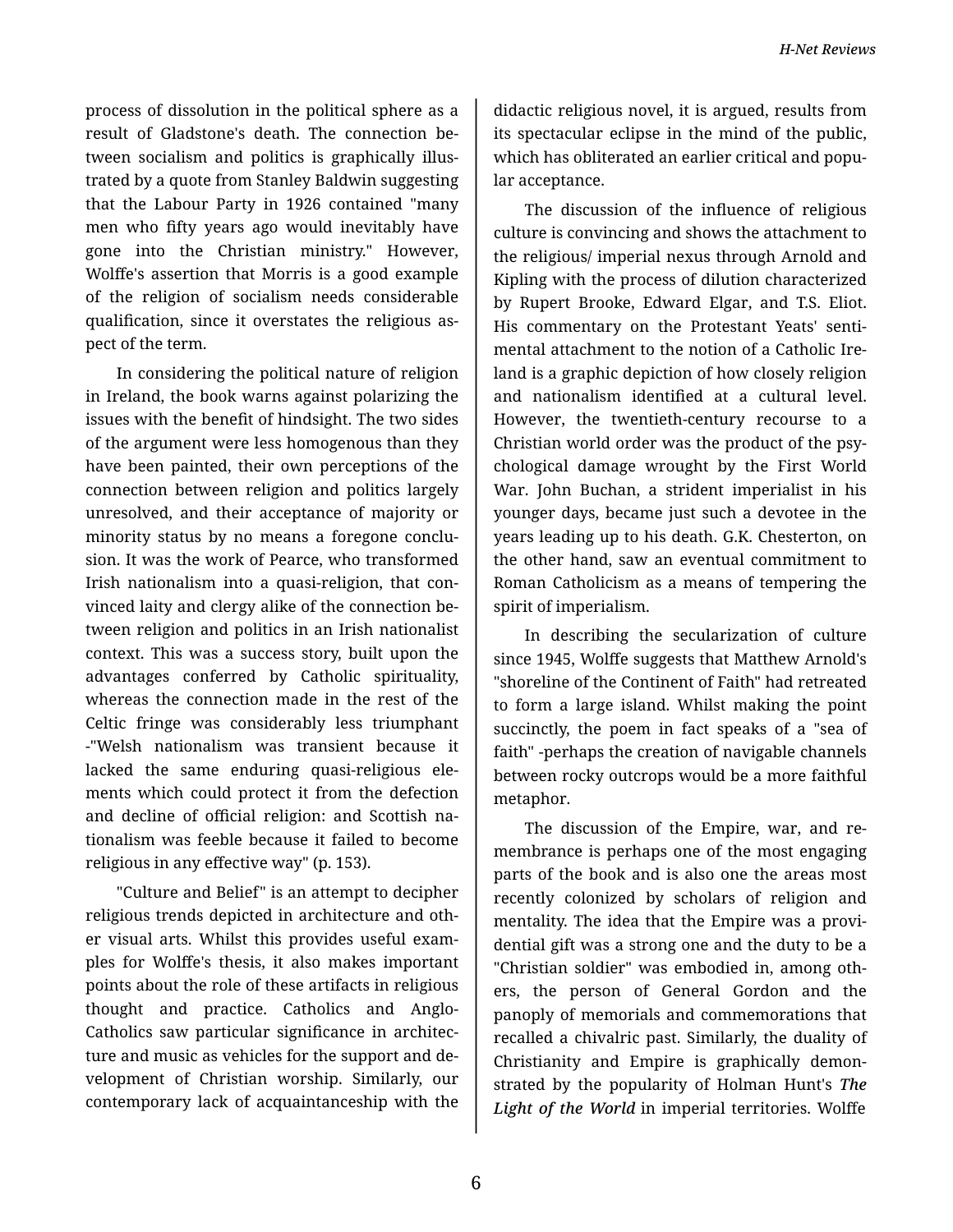asserts that religion and empire fused in the last quarter of the nineteenth century - a state of af‐ fairs that had turned the Nonconformists from sceptics to enthusiastic advocates of all things im‐ perial. The leaching away of this certainty of Britain's sacred imperial mission is portrayed through the attitudes engendered by the two world wars; the First a comparatively clear-cut struggle between nationalistically conceived "Christ and Odin," the Second a wider struggle be‐ tween two conflicting principles that encom‐ passed all mankind. Even this became uncertain in the world after Hiroshima and Nagasaki, which intimated portents of the apocalypse.

Whilst admitting religion and religious partic‐ ipation has declined measurably, Wolffe is reti‐ cent about the concept of secularization. He suggests that the definition of religion that such theo‐ ries tend to adopt is too simplistic because it de‐ nies the equal legitimacy of "official," "unofficial," and "quasi-religion." Similarly, for Wolffe this in‐ troduces an artificial dichotomy between the sa‐ cred and the secular that his book is a serious at‐ tempt to dispel. In the light of this he prefers the phrase "ways of being religious" or shifts in the relative strength of the three types of religion -"The trend during the late nineteenth and early twentieth centuries was for the dominant reli‐ gious tone of Britain to change from an ethos of doctrinally hard edged and tightly disciplined churches to a more diffuse and varied shifting kaleidoscope of beliefs."

To emphasize the poverty of the seculariza‐ tion as all or nothing process, Wolfe finally sug‐ gests an only partly tongue-in-cheek analysis of the shifting tide of belief that conveys meaningful change in belief if not adherence and practice. "Heaven became an idealized recreation of the Victorian family; hell changed from a place of very literal fire and torture to a kind of negative apotheosis of English suburbia on a wet February afternoon" (p. 255).

Copyright (c) 1995 by H-Net, all rights re‐ served. This work may be copied for non-profit educational use if proper credit is given to the au‐ thor and the list. For other permission, please con‐ tact H-Net@H-Net.MSU.EDU.